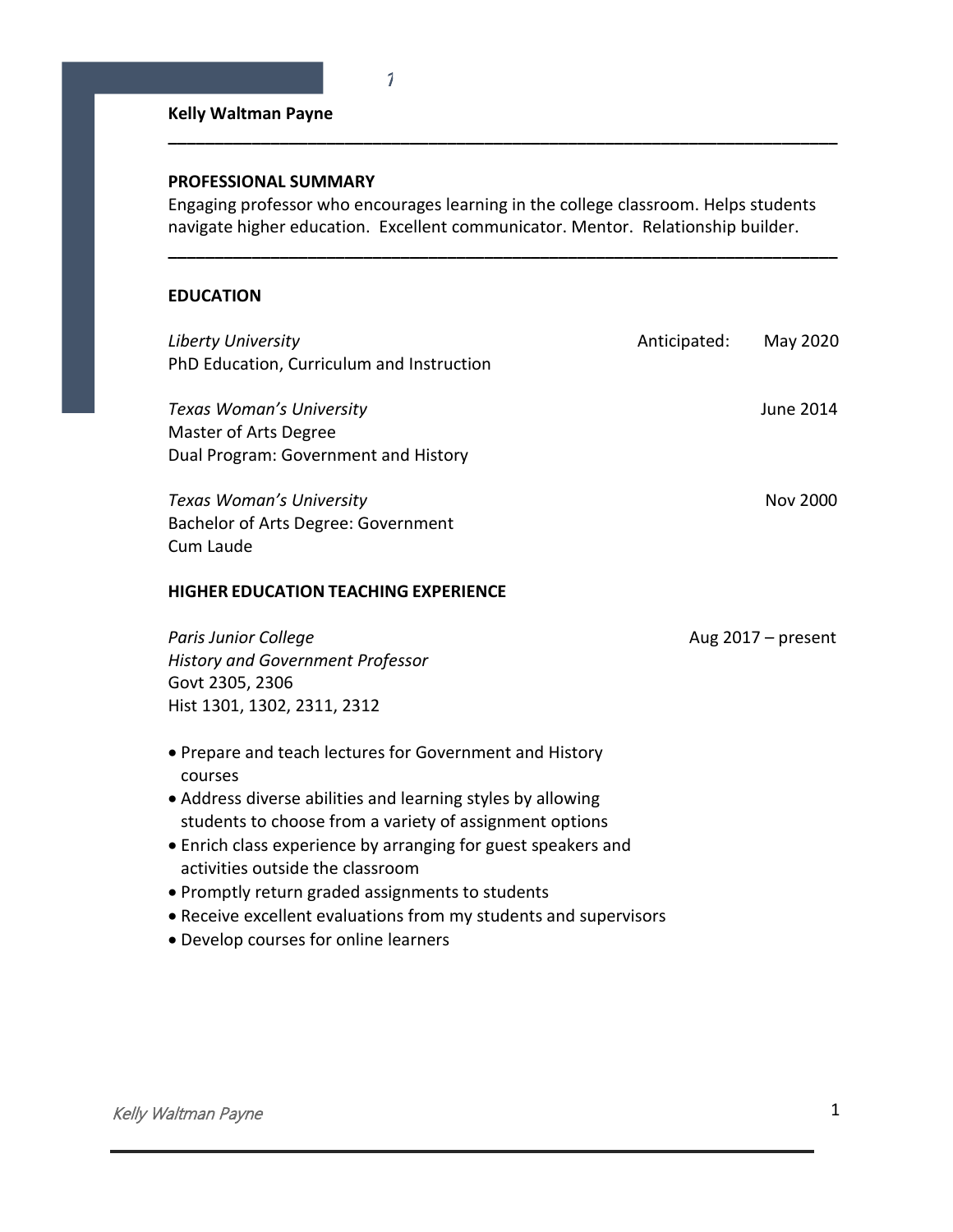### **Kelly Waltman Payne**

*Collin College* June 2014 – present *Government Associate Faculty* Govt 2305, 2306

• Create writing assignments and quizzes that encourage students to engage in government

 $\overline{\mathcal{L}}$ 

**\_\_\_\_\_\_\_\_\_\_\_\_\_\_\_\_\_\_\_\_\_\_\_\_\_\_\_\_\_\_\_\_\_\_\_\_\_\_\_\_\_\_\_\_\_\_\_\_\_\_\_\_\_\_\_\_\_\_\_\_\_\_\_\_\_\_\_\_\_\_\_\_\_\_\_** 

- Lead community-based activities (courtroom visits, political campaign participation) to enrich student learning
- Promote student success by making myself available to students outside of class hours
- Teach dual credit students on-campus and in high school classrooms

*North Central Texas College* Jan 2017 - May 2017 *Embedded Instructor STEM Academy* Govt 2305

- Designed and taught Federal Government course for dual credit students
- Conducted conferences with students for major paper assignment to address individual goals and progress
- Taught students to conduct research and to critically evaluate the quality of sources
- Evaluated student performance with an emphasis on skills that are transferable to other classes and contexts
- Worked with a diverse population of students, including many ESL students

*Odessa College* July 2015 - Mar 2016 *Online History Professor* Hist 1301, 1302

- Created and implemented interesting and interactive learning programs to increase student understanding of course materials
- Created online assignments to engage all types of learners
- Offered tutoring hours to help students in need of extra attention

#### **Kelly Waltman Payne**

Kelly Waltman Payne 2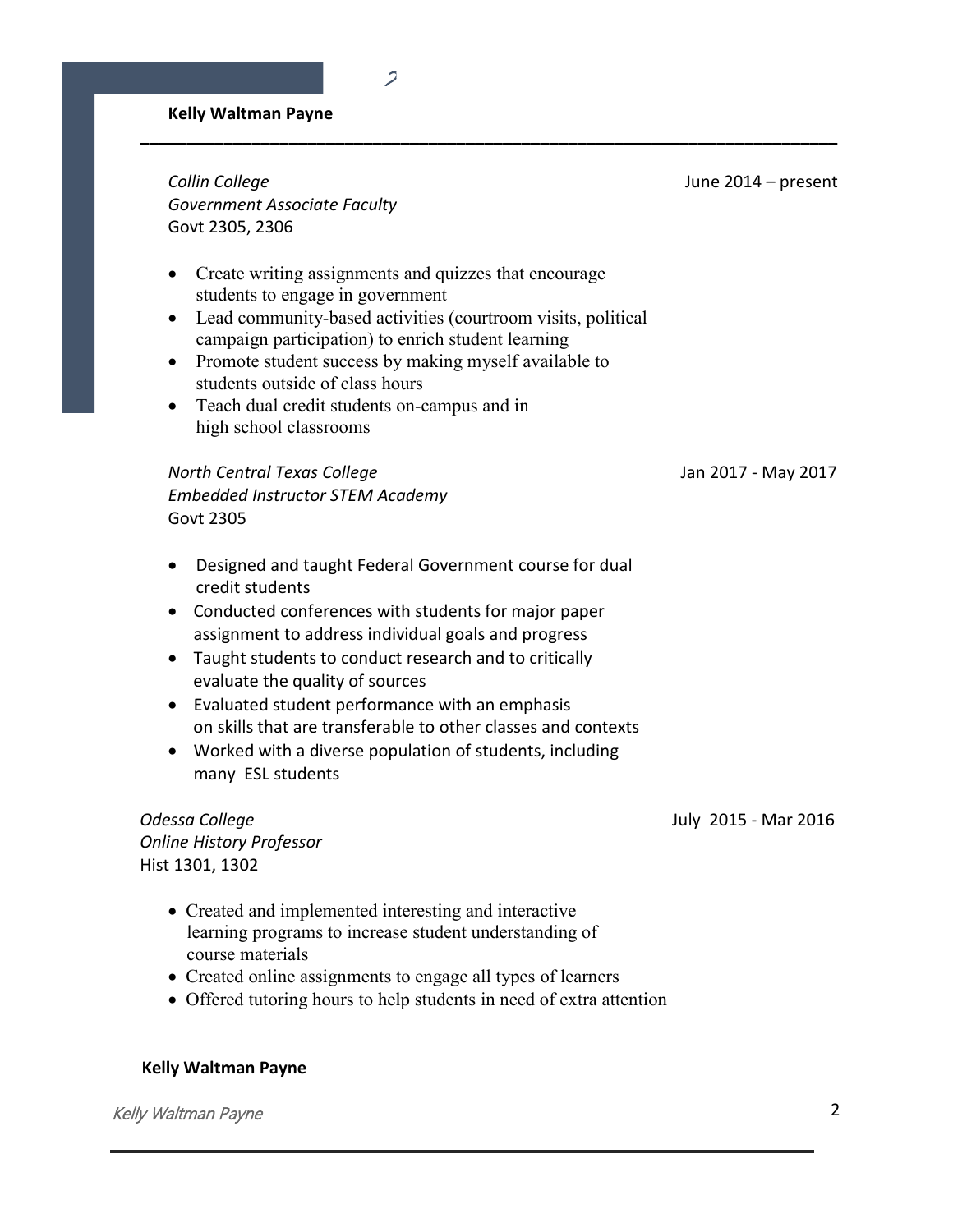## **K-12 TEACHING EXPERIENCE**

| iSTEM Academy                                    |               |
|--------------------------------------------------|---------------|
| <b>High School Social Studies Teacher</b>        | $2016 - 2017$ |
| <b>Founders Classical Academy</b>                |               |
| <b>Second Grade Classical Teacher</b>            | $2015 - 2016$ |
| Sonlight Academy                                 |               |
| Middle School/High School Social Studies Teacher | $2012 - 2015$ |
| <b>Denton Calvary Academy</b>                    |               |
| Middle School/High School Social Studies Teacher | 2011 - 2012   |
|                                                  |               |

**\_\_\_\_\_\_\_\_\_\_\_\_\_\_\_\_\_\_\_\_\_\_\_\_\_\_\_\_\_\_\_\_\_\_\_\_\_\_\_\_\_\_\_\_\_\_\_\_\_\_\_\_\_\_\_\_\_\_\_\_\_\_\_\_\_\_\_\_\_\_\_\_\_\_\_** 

# **COLLEGE SERVICE**

- General Education Committee
- Government Assessment and Accreditation Committee
- Curriculum Committee

### **PROFESSIONAL DEVELOPMENT**

- Quality Matters Training
- Street Law Workshop
- NETnet Conference, Texas distance Learning
- Accelerated Placement History Workshop
- Magna 20 minute Mentor Training. 1/19
- Collin College Associate Faculty Academy
- Orientation to Online Teaching
- What is Gamification? 1/19